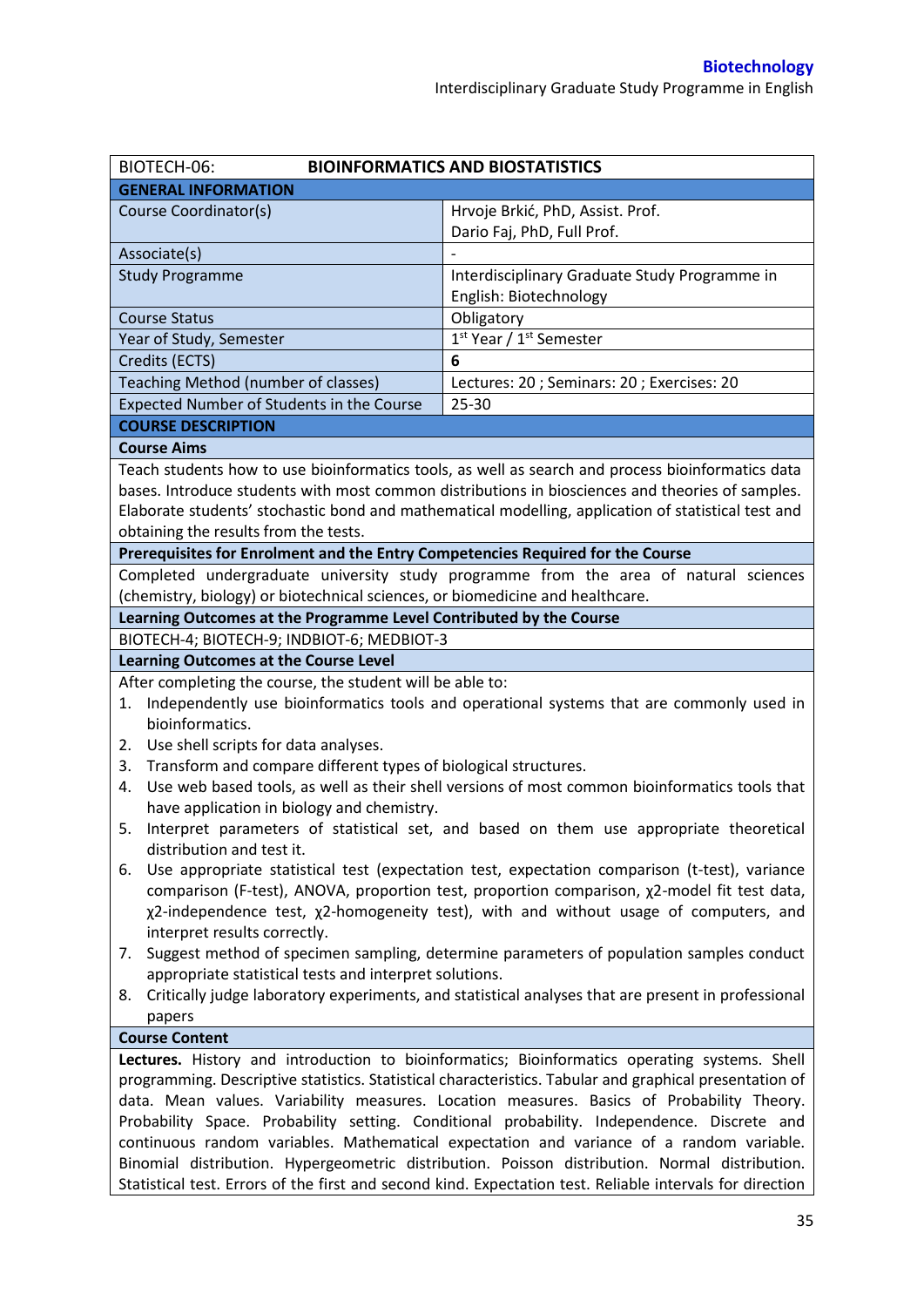parameters. Prediction. Reliable intervals for the predicted value of the dependent variable and for its mean.

**Seminars.** Bioinformatics operating systems: getting to know and working on one of the Linux operating system distributions; Shell programming: basic commands and ways to execute them, create and run executable scripts. Analysis of primary DNA and protein sequences using bioinformatics tools. Descriptive statistics: Statistical characteristics. Testing statistical hypotheses and reliable intervals: A random sample. Point estimates of parameters (expectations and variance). Expectation comparison test (t-test). Variance comparison test (F-test). One-factor analysis of variance (ANOVA). Proportion parameter test. Reliable interval for the proportion parameter. Proportion Comparison Test.  $\chi^2$  - model fit test.  $\chi^2$  - independence test.  $\chi^2$  - homogeneity test. Linear regression model: Direction adjustment; least squares method.

**Exercises.** Bioinformatics tools, downloading of tools from repositories, their installation and usege. Performing background jobs. Practical examples of using bioinformatics tools in research and statistics, biological databases. Tools for transforming coordinate systems used in the file formats of biological molecules, comparing different types of formats, and searching for them. Expectation test; sample from a normally distributed population, and a large sample. Reliable interval for the expectation parameter; sample from a normally distributed population, and a large sample. Pearson's correlation coefficient. Correlation coefficient test. Testing direction parameter hypotheses. Nonparametric tests: Wilcoxon rank sum test, Mann Whitney test. Designing and conducting experiments.

Teaching Methods

Lectures; seminars; exercises

Students' Obligations

Attendance at all forms of classes is mandatory and the students are obligated to attend all knowledge tests. The students may be absent from 30% (full-time students) and 50% (part-time students) of each of the forms of classes, provided that the absence is justified. An exercise or a seminar which has not been completed must be made up through a midterm exam.

**Monitoring the Activity of the Students** *(Connecting Learning Outcomes, Teaching Methods, and Grading)*

| <b>Class-related</b> | <b>ECTS</b>   | <b>Learning</b> | <b>Student activity</b> | <b>Evaluation</b> | <b>Grade points</b> |      |
|----------------------|---------------|-----------------|-------------------------|-------------------|---------------------|------|
| activity             |               | outcome         |                         | method            | Min.                | Max. |
| Attending classes    | 1.25          | $1 - 7$         | Attendance at           | Keeping           | 10                  | 25   |
|                      |               |                 | classes                 | records           |                     |      |
|                      |               |                 |                         |                   | 10                  | 25   |
| Seminar work         | 1.25          | $1 - 7$         | Practical work          | Seminar task      |                     |      |
| Knowledge tests      | 1.5           | $1 - 8$         | Studying for            | Written           | 6                   | 10   |
| (partial tests)      |               |                 | partial knowledge       | exam              |                     |      |
|                      |               |                 | tests                   |                   |                     |      |
| Final exam           | $\mathcal{P}$ | $1 - 8$         | Studying for the        | Written final     | 24                  | 40   |
|                      |               |                 | final exam              | exam              |                     |      |
| <b>Total</b>         | 6             |                 |                         |                   | 50                  | 100  |

*Evaluation of the written part of the final exam*

| Percentage of correct answers (%) | Grade |
|-----------------------------------|-------|
| >95.00                            | 40    |
| 90.00-94.99                       | 38    |
| 85.00-89.99                       | 36    |
| 80.00-84.99                       | 34    |
| 75.00-79.99                       | 32    |
| 70.00-74.99                       | 30    |
|                                   |       |